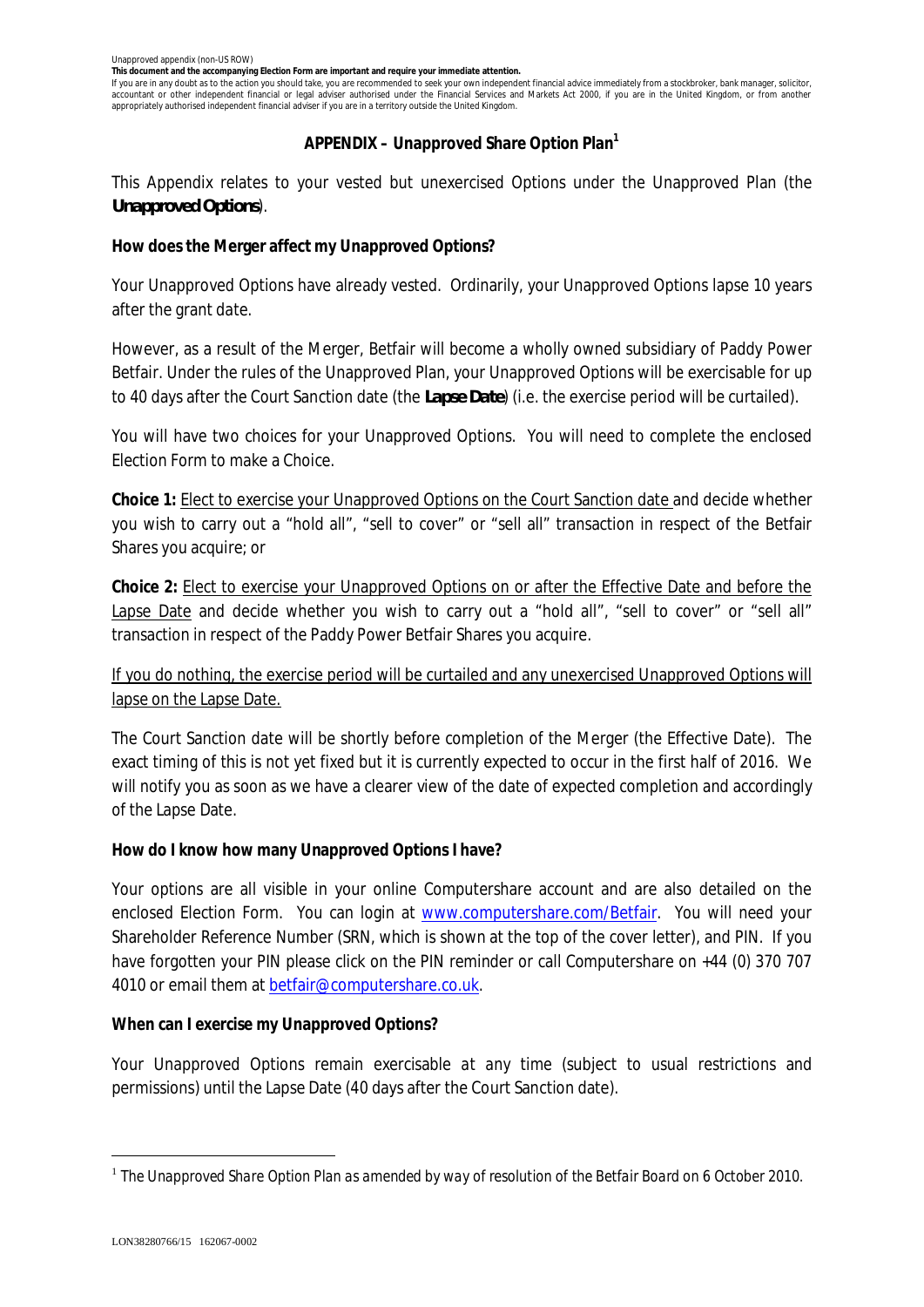Any unexercised Unapproved Options will lapse on the Lapse Date (40 days after the Court Sanction date).

**How do I exercise my Unapproved Options?**

You can log on to your Computershare account any time between now and shortly before the Court Sanction date to exercise your Unapproved Options as they have already vested. We will let you know the exact deadline for **online** exercising of vested Unapproved Options in due course.

**Choice 1:** In order to exercise your Unapproved Options on the Court Sanction date you need to tick Box 1A, Box 1B or Box 1C on the enclosed Election Form and return it to Computershare offline.

Should you choose to exercise your Unapproved Options on the Court Sanction date and choose to 'hold all' (Box 1C) then the Betfair Shares that you acquire will be transferred to Paddy Power Betfair under the Scheme and you will then receive the same consideration for your Betfair Shares as other Betfair Shareholders - which is 0.4254 Paddy Power Betfair Shares for each Betfair Share you hold. If you elect to 'hold all' you must ensure that you have transferred to Computershare an amount in cleared funds sufficient to meet any tax and social security withholding obligations that arise on exercise of your Unapproved Options plus the total exercise price due by no later than 5 working days before the Court Sanction date. If Computershare does not receive sufficient cleared funds by this deadline, you will be deemed to have elected a 'sell to cover' transaction. Computershare will contact you to confirm the deadline and the amount that you need to transfer and to provide details of how to make a transfer of funds to Computershare.

Should you choose to exercise your Unapproved Options on the Court Sanction date and choose either a 'sell to cover' (Box 1B) or 'sell all' (Box 1A) transaction then the following will occur:

- · 'sell to cover': the Company will use all reasonable efforts to arrange a sale of a sufficient number of your Betfair Shares to meet any tax and social security withholding obligations that arise on exercise and the aggregate exercise price due. The remaining Betfair Shares will be subject to the terms of the Merger (as described above). There can be no guarantee that the sale will be possible, in which case it may be necessary for the resulting Paddy Power Betfair Shares which you receive under the Merger to be sold as soon as reasonably practicable after completion of the Merger.
- · 'sell all': the Company will use all reasonable efforts to arrange a sale of all the Betfair Shares you acquire prior to completion of the Merger but there can be no guarantee that this will be possible, in which case it may be necessary for your Paddy Power Betfair Shares to be sold as soon as reasonably practicable after completion of the Merger.

If you choose to 'sell to cover' or 'sell all', then sufficient funds to meet any tax and social security withholding obligations that arise on exercise of your Unapproved Options will be deducted from the sale proceeds due to you as a result of the sale of your Betfair Shares or, if necessary, your Paddy Power Betfair Shares. In addition, a cashless exercise facility shall apply in respect of your Unapproved Option. This means that you authorise Betfair or its agents to sell sufficient Betfair Shares (and/or, if necessary Paddy Power Betfair Shares) to provide proceeds which are equal to the aggregate exercise price due in respect of such Option and to account for the same to Betfair.